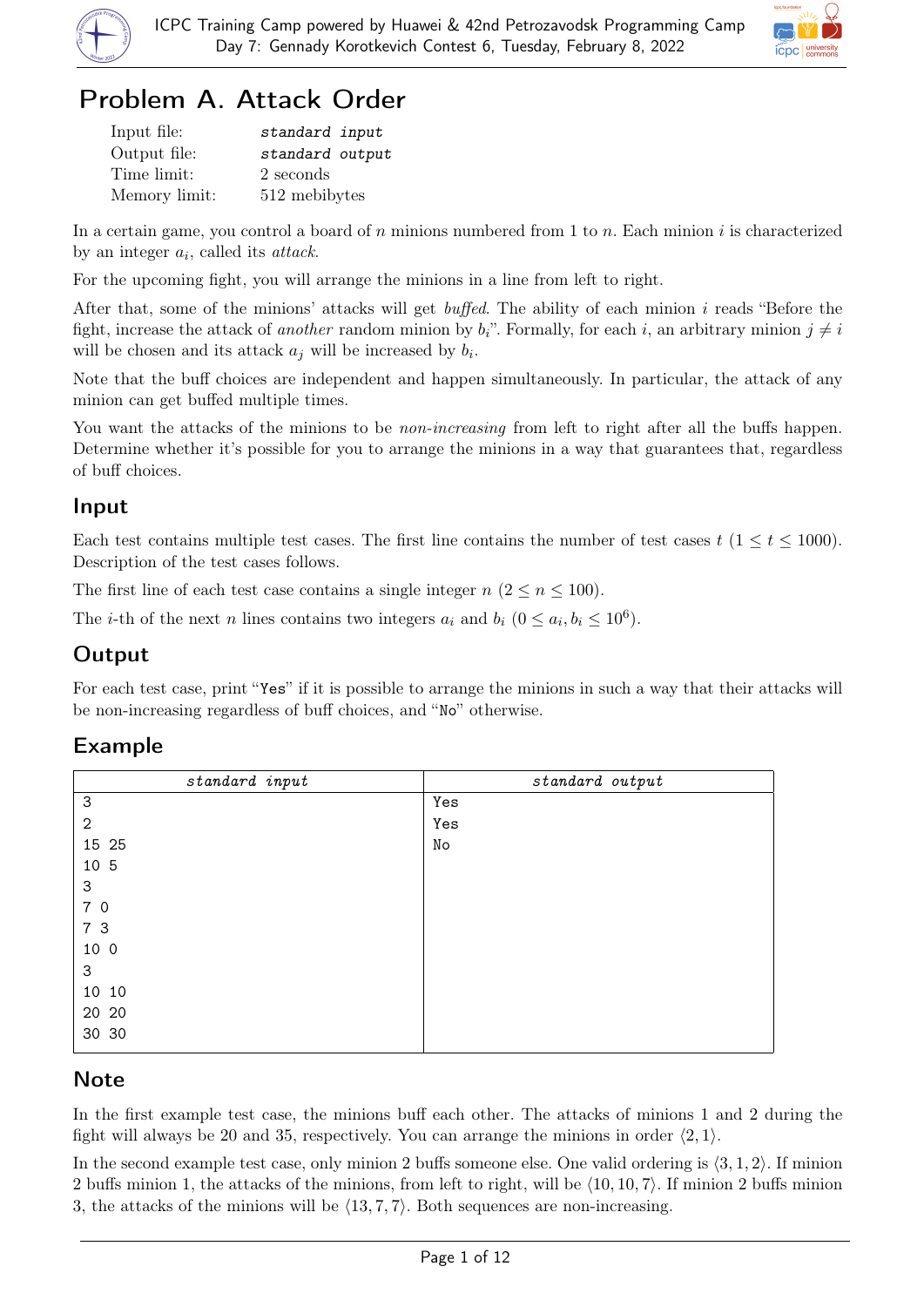



# Problem B. Browsing the Collection

| Input file:   | standard input  |
|---------------|-----------------|
| Output file:  | standard output |
| Time limit:   | 4 seconds       |
| Memory limit: | 512 mebibytes   |

You are browsing an online collection of n items numbered from 1 to n arranged on a circle. The item to the right of each item i is item  $i + 1$ , and the item to the right of item n is item 1. Similarly, the item to the left of each item i is item  $i - 1$ , and the item to the left of item 1 is item n.

The items have m parameters numbered from 1 to m. The value of parameter j for item i is an integer  $a_{i,j}$ .

While you are browsing, at any moment, there is a pointer directed at some item, called the *current* item.

Moreover, you can manage a set of *filtering conditions*. Each condition is a pair  $(j, v)$ , meaning that the j-th parameter of the item must be equal to  $v$ . The current item always satisfies all conditions in the set.

To browse through the collection, you can do operations. Each operation must have one of the following four kinds:

- Click "right". The pointer moves to the closest item to the right of the current item satisfying all filtering conditions. In particular, if the current item is the only such item, the pointer does not move.
- Click "left". Similarly, the pointer moves to the closest item to the left of the current item satisfying all filtering conditions, and stays at the same place if the current item is the only such item.
- Add a new filtering condition  $(j, v)$ , for some integers j and v. If the current item satisfies this condition, the pointer does not move. Otherwise, the pointer moves to the closest item to the right of the current item satisfying all filtering conditions, including the new one. If there is no such item, the operation is illegal and can not be performed.
- Remove any filtering condition  $(j, v)$  from the set. The pointer does not move.

For each ordered pair of items  $(i, j)$ , answer the following question:

• If you start browsing the collection with the pointer directed at item i and with no filtering conditions in the set, what is the smallest number of operations you need to move the pointer to item j? The set of filtering conditions may be arbitrary at the end.

## Input

The first line contains two integers n and m, denoting the number of items in the collection and the number of parameters each item has  $(2 \le n \le 500; 1 \le m \le 5)$ .

The *i*-th of the next *n* lines contains *m* integers  $a_{i,1}, a_{i,2}, \ldots, a_{i,m}$ , denoting the parameter values of item *i*  $(1 \le a_{i,j} \le n).$ 

## **Output**

Print *n* lines containing *n* integers each.

In the *i*-th line, the *j*-th integer must be equal to the smallest number of operations required to move the pointer from item  $i$  to item  $j$ , starting with an empty set of filtering conditions.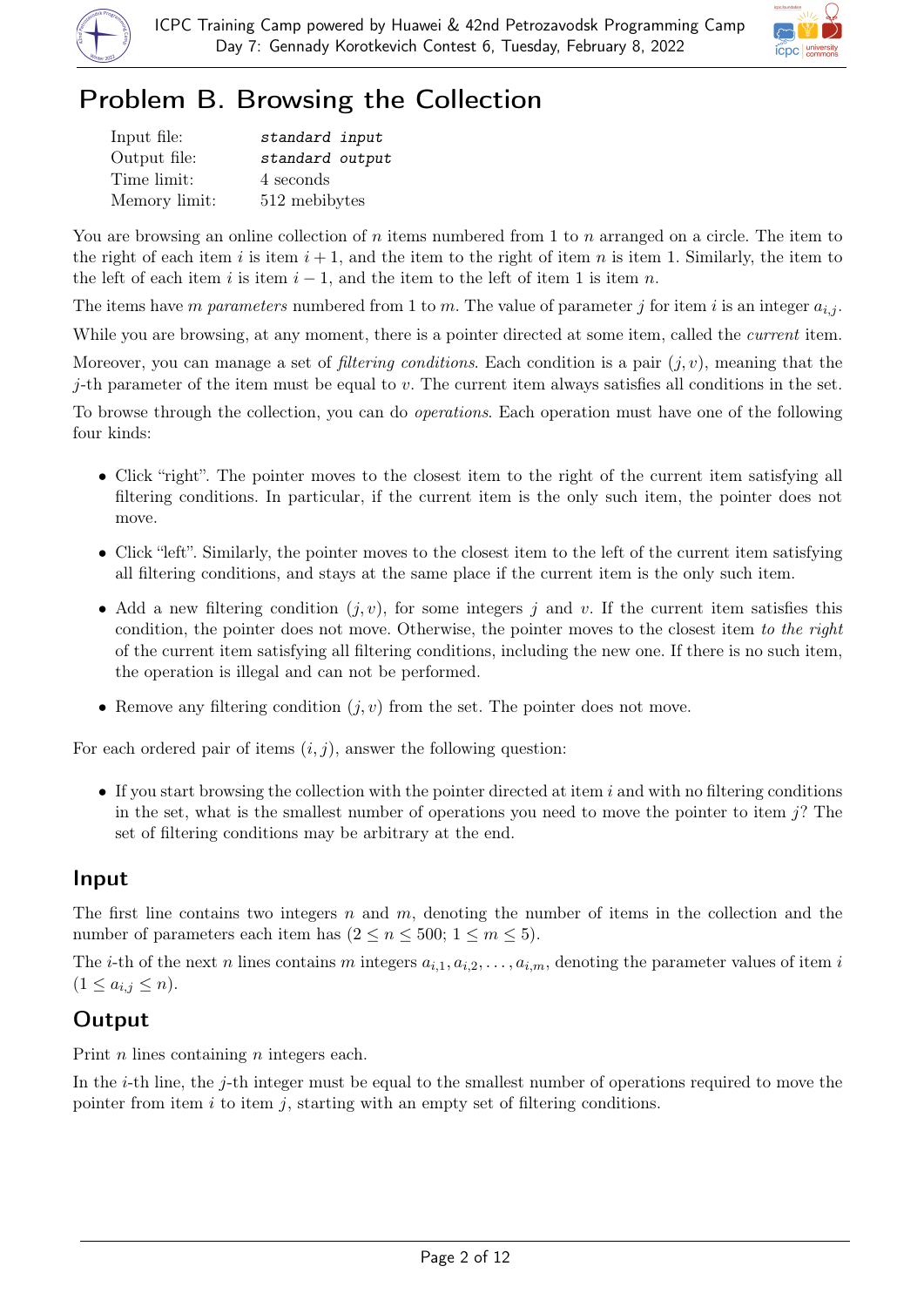



## Example

| standard input | standard output   |
|----------------|-------------------|
| 9 3            | 0 1 2 1 2 3 1 2 1 |
| 5 3 7          | 1 0 1 1 2 2 1 3 2 |
| 5 3 4          | 2 1 0 1 1 2 1 3 2 |
| 5 3 7          | 3 2 1 0 1 1 1 3 2 |
| 5 3 2          | 3 2 2 1 0 1 1 3 2 |
| 5 3 4          | 3 1 2 1 1 0 1 2 2 |
| 5 3 7          | 2 1 3 1 2 1 0 1 2 |
| 2 3 7          | 2 1 3 1 2 2 1 0 1 |
| 5 3 7          | 1 1 3 1 2 3 2 1 0 |
| 2 3 7          |                   |

## **Note**

In the example test, here is one possible fastest way to move from item 2 to item 5:

- Add a new filtering condition  $(3, 4)$ . Since item 2 indeed has the value of parameter 3 equal to 4, the pointer stays at item 2.
- Click "right". The pointer moves to the closest item to the right of item 2 satisfying the only active condition (3, 4). This item is item 5. (Clicking "left" instead works as well.)

Here is one possible fastest way to move from item 8 to item 3:

- Add a new filtering condition  $(3, 4)$ . Since item 8 does not satisfy this condition, the pointer moves to the closest item to the right of item 8 with the value of parameter 3 equal to 4. This item is item 2.
- Remove the filtering condition  $(3, 4)$ . The pointer stays at item 2.
- Click "right". Since there are no filtering conditions in the set, the pointer moves to item 3.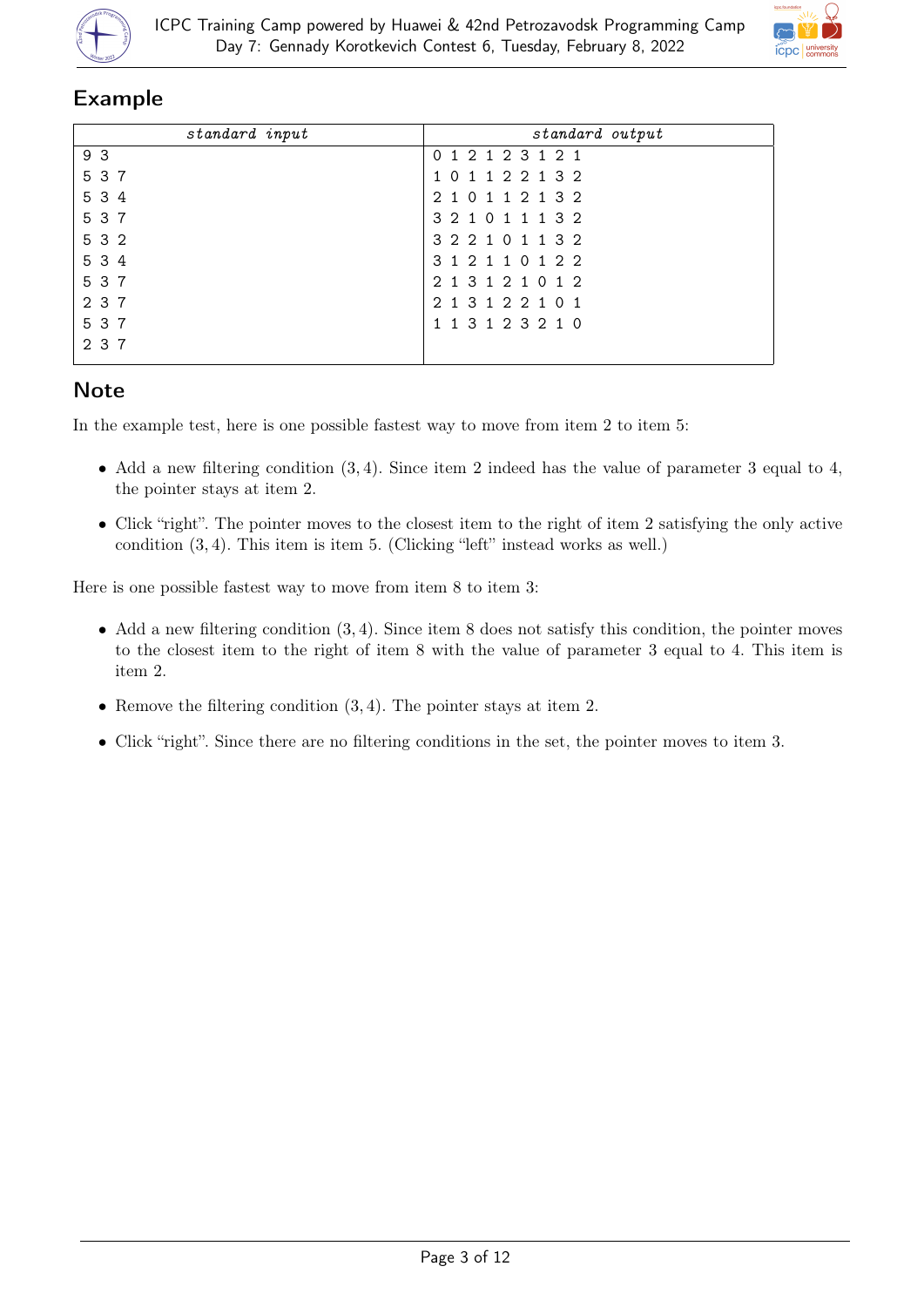



# Problem C. Casual Dancers

| Input file:   | standard input  |
|---------------|-----------------|
| Output file:  | standard output |
| Time limit:   | 4 seconds       |
| Memory limit: | 512 mebibytes   |

Three friends are studying random walks. To delve deeper into the topic, they have decided to play a game.

Initially, the friends stand at integer points  $x_1, x_2, x_3$  on the number line.

The game lasts for k seconds.

Each second, an integer j is chosen uniformly at random from the set  $\{1, 2, 3\}$ . Then, friend j increases their coordinate by 1 with probability  $p$  percent, or decreases their coordinate by 1 with probability  $(100 - p)$  percent.

Note that multiple friends can stand at the same point, both initially and during the game.

The *stretch* is defined as the length of the shortest segment on the number line containing all three friends.

Find the expected stretch after k seconds, modulo 998 244 353 (see the Output section for details).

### Input

The first line contains three integers  $x_1, x_2$ , and  $x_3$  ( $-10^5 \le x_i \le 10^5$ ).

The second line contains a single integer  $k$   $(1 \leq k \leq 2 \cdot 10^5)$ .

The third line contains a single integer  $p (0 \le p \le 100)$ .

## Output

Print the expected stretch after k seconds, modulo 998 244 353.

Formally, let  $M = 998\,244\,353$ . It can be shown that the required expected stretch can be expressed as an irreducible fraction  $\frac{p}{q}$ , where p and q are integers and  $q \neq 0 \pmod{M}$ . Print the integer equal to  $p \cdot q^{-1} \mod M$ . In other words, print such an integer x that  $0 \leq x < M$  and  $x \cdot q \equiv p \pmod{M}$ .

## Examples

| standard input | standard output |
|----------------|-----------------|
| 000            | ᅩ               |
|                |                 |
| 58             |                 |
| 122            | 332748119       |
| 1              |                 |
| 100            |                 |
| 5 2 3          | 160212060       |
| 4              |                 |
| 50             |                 |

## **Note**

In the first example test, regardless of which friend and direction are chosen, the stretch will be equal to 1.

In the second example test, the actual expected stretch is  $\frac{4}{3}$ .

In the third example test, the actual expected stretch is  $\frac{271}{81}$ .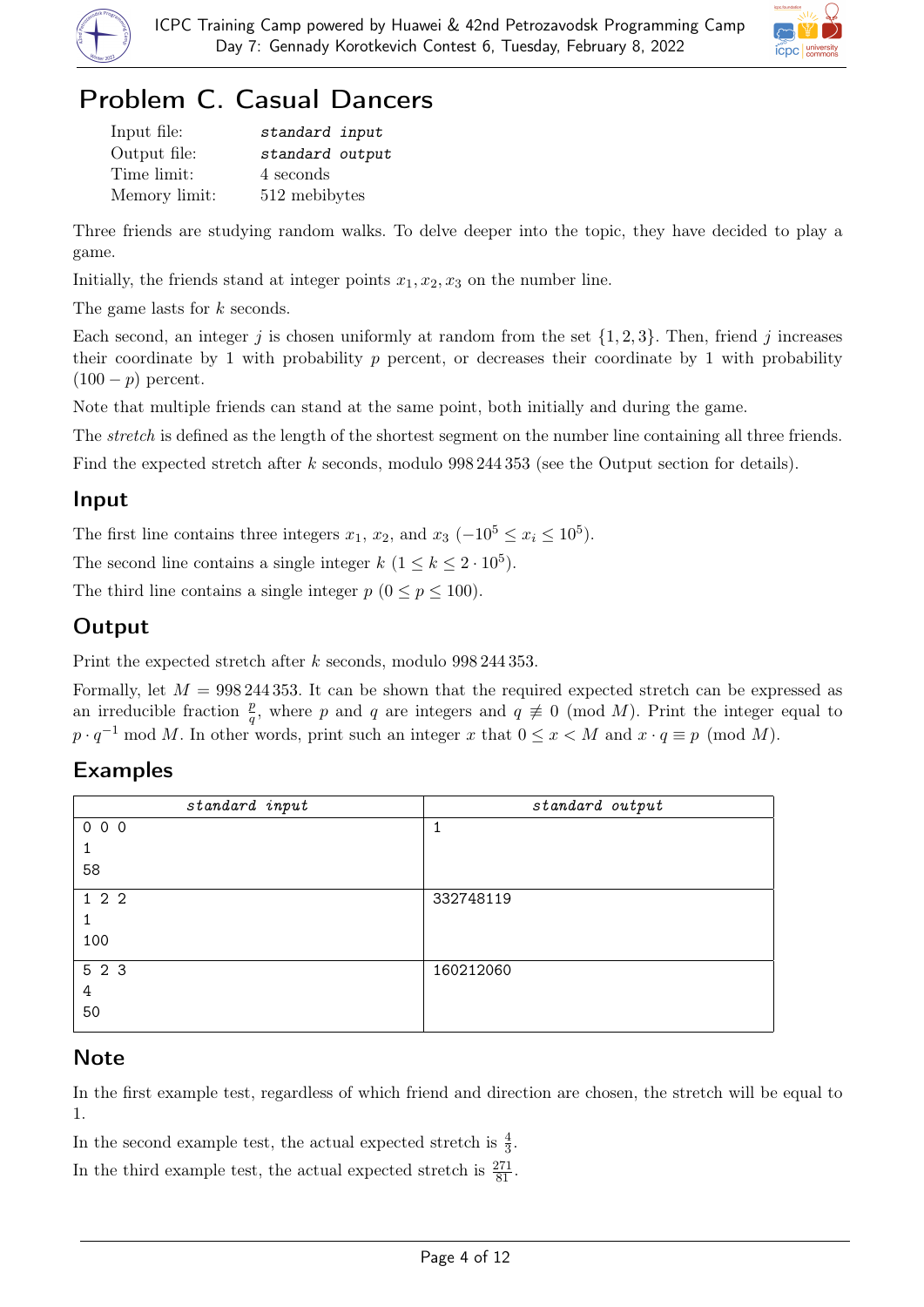



# Problem D. Diameter Two

| Input file:   | standard input  |
|---------------|-----------------|
| Output file:  | standard output |
| Time limit:   | 2 seconds       |
| Memory limit: | 512 mebibytes   |

You are building a computer network for a new company. The network consists of  $n$  nodes numbered from 1 to n. The nodes can be connected via bidirectional wires. Each wire connects exactly two nodes. Each pair of nodes can be connected with at most one wire. If a wire connects two nodes, we'll say that these two nodes are directly connected.

The first k nodes (with indices  $1, 2, \ldots, k$ ) will be untrusted and must be connected to the network securely. Each of these nodes must be directly connected to exactly one other node.

The remaining  $n - k$  nodes (with indices  $k + 1, k + 2, \ldots, n$ ) will be *trusted* and must be connected to the network *reliably*. Each of these nodes must be directly connected to at least two other nodes.

The *diameter* of the network must not exceed 2: for any two nodes i and j, they must either be directly connected, or there must exist a node k such that nodes i and k are directly connected, and nodes k and j are directly connected.

To minimize the costs, the number of used wires must be as small as possible.

Build a network satisfying all the conditions above, or report if this is impossible.

## Input

Each test contains multiple test cases. The first line contains the number of test cases  $t$  (1  $\le t \le 50$ ). Description of the test cases follows.

The only line of each test case contains two integers n and k, denoting the total number of nodes and the number of untrusted nodes, respectively  $(3 \leq n \leq 50; 0 \leq k \leq n)$ .

## Output

For each test case, if it is impossible to build a network satisfying the given conditions, print a single integer  $-1$ .

Otherwise, in the first line, print the number of used wires m. In each of the following m lines, print two integers  $u_i$  and  $v_i$ , denoting the indices of the nodes connected with the *i*-th wire  $(1 \le u_i, v_i \le n; u_i \ne v_i)$ .

## Example

| standard input | standard output |
|----------------|-----------------|
| $\sqrt{3}$     | 3               |
| 30             | $1\,2$          |
| 5 2            | 1 <sub>3</sub>  |
| 6 6            | 2 3             |
|                | 5               |
|                | 1 <sub>3</sub>  |
|                | 2 3             |
|                | 3 4             |
|                | 35              |
|                | 4 5             |
|                | $-1$            |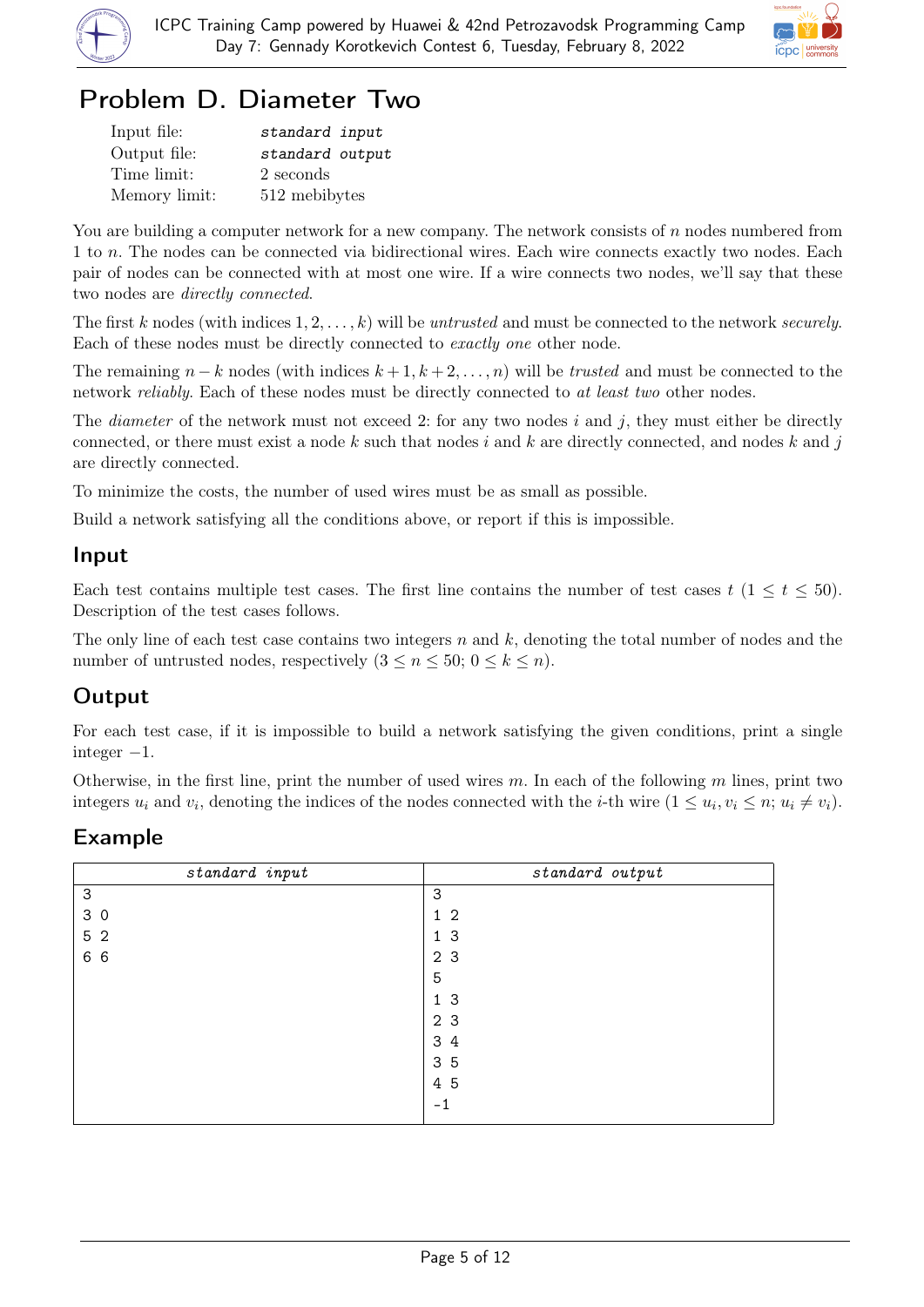



# Problem E. Escaped from NEF

| Input file:   | standard input  |
|---------------|-----------------|
| Output file:  | standard output |
| Time limit:   | 2 seconds       |
| Memory limit: | 512 mebibytes   |

A cactus is a connected undirected graph in which every edge lies on at most one simple cycle. Intuitively, a cactus is a generalization of a tree where some cycles are allowed. Multiedges (multiple edges between a pair of vertices) and loops (edges that connect a vertex to itself) are not allowed in a cactus.

You are given a *directed* graph  $G$  with  $n$  vertices with the following property. Consider an *undirected* graph  $G'$  with n vertices built as follows: for each *directed* edge  $(u_i, v_i)$  in  $G$ , add an *undirected* edge  ${u_i, v_i}$  to G'. Then G' is a cactus.

Find the number of ordered pairs of vertices  $(x, y)$  such that there exists a path from vertex x to vertex y in G. Assume that a path from a vertex to itself always exists.

## Input

Each test contains multiple test cases. The first line contains the number of test cases  $t$  ( $1 \le t \le 10^5$ ). Description of the test cases follows.

The first line of each test case contains two integers  $n$  and  $m$ , denoting the number of vertices and the number of edges in  $G$  ( $2 \le n \le 250000; n - 1 \le m \le \left\lfloor \frac{3(n-1)}{2} \right\rfloor$  $\frac{\binom{n-1}{2}}{2}$ .

Each of the next m lines contains two integers  $u_i$  and  $v_i$ , denoting an edge in G directed from  $u_i$  to  $v_i$  $(1 \leq u_i, v_i \leq n; u_i \neq v_i).$ 

The undirected graph consisting of undirected edges  $\{u_i, v_i\}$  is a cactus.

It is guaranteed that the sum of n over all test cases does not exceed 250 000.

## Output

For each test case, print the number of ordered pairs  $(x, y)$  such that vertex y is reachable from vertex x in G.

## Example

| standard output |
|-----------------|
| 6               |
| 18              |
|                 |
|                 |
|                 |
|                 |
|                 |
|                 |
|                 |
|                 |
|                 |
|                 |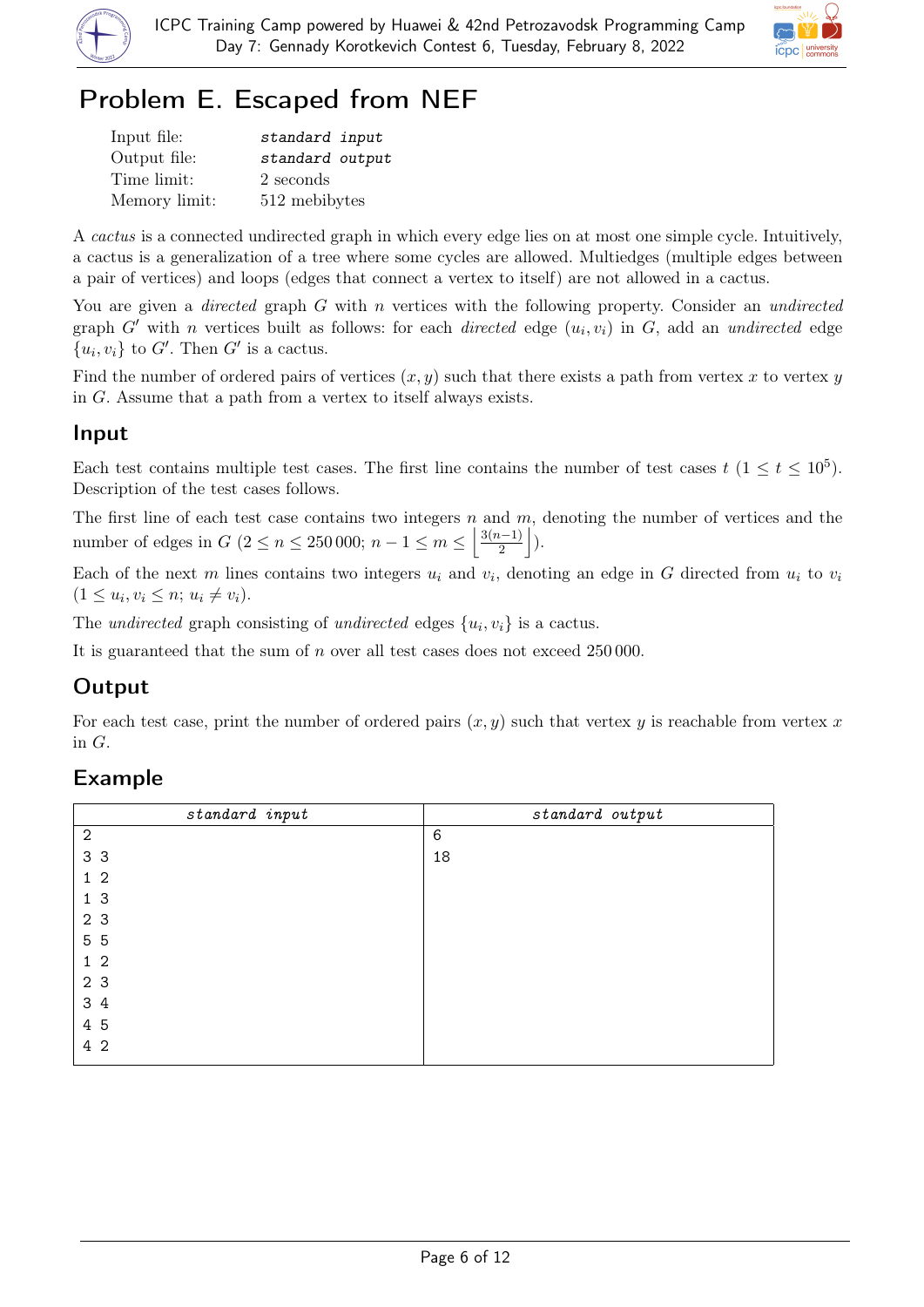



# Problem F. First Occurrence

| Input file:   | standard input  |
|---------------|-----------------|
| Output file:  | standard output |
| Time limit:   | 2 seconds       |
| Memory limit: | 512 mebibytes   |

The famous Thue-Morse sequence  $T = t_0 t_1 t_2 \dots$  is an infinite binary sequence that can be defined as follows: if the number of ones in the binary representation of n is odd then  $t_n = 1$ , otherwise  $t_n = 0$ .

The sequence starts with 011010011001011010010110011001011...

Consider a substring of this sequence  $t_{l..r} = t_l t_{l+1} \ldots t_r$ . Find the index of the first occurrence of  $t_{l..r}$  in T. In other words, find the smallest non-negative integer i such that  $t_{l..r} = t_{i..i+(r-l)}$ .

## Input

Each test contains multiple test cases. The first line contains the number of test cases  $t$  ( $1 \le t \le 10^5$ ). Description of the test cases follows.

The only line of each test case contains two integers l and  $r$  ( $0 \le l \le r \le 10^{18}$ ).

## **Output**

For each test case, print the index of the first occurrence of  $t_{l..r}$  in T.

## Example

| standard output |
|-----------------|
|                 |
|                 |
|                 |
|                 |
|                 |

## **Note**

In the first example test case,  $t_{0..10}$  obviously first occurs in T at index 0.

In the second example test case,  $t_{13..13} = 1$  first occurs in T at index 1.

In the third example test case,  $t_{23..27} = 00110$  first occurs in T at index 5.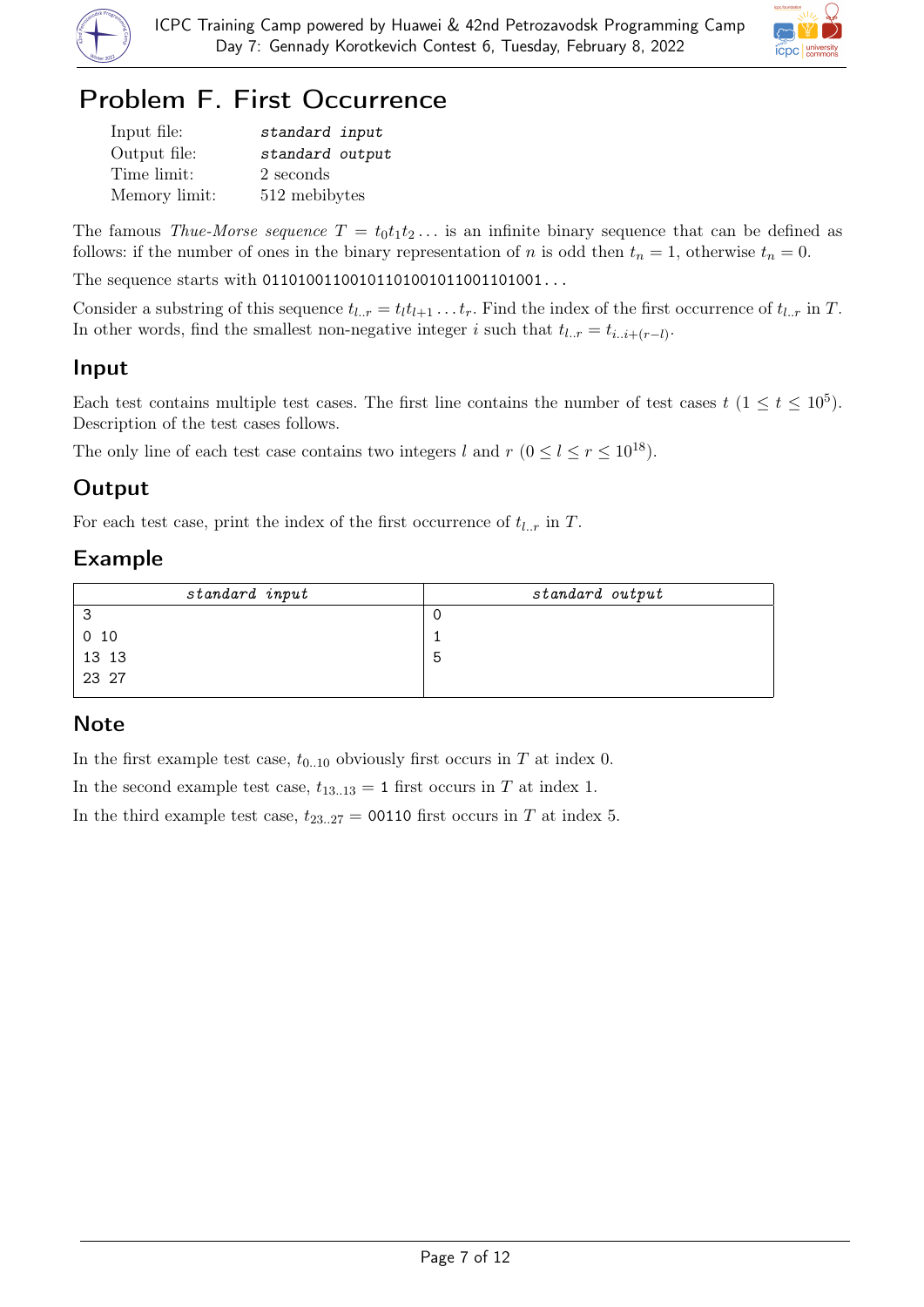



## Problem G. Gross LCS

| Input file:   | standard input                                   |
|---------------|--------------------------------------------------|
| Output file:  | standard output                                  |
| Time limit:   | 10 seconds                                       |
| Memory limit: | 16 mebibytes (32 mebibytes for Java $\&$ Kotlin) |

#### Note that the memory limit is unusually low.

Let  $LCS(A, B)$  denote the length of the longest common subsequence of integer sequences  $A = \langle a_1, a_2, \ldots, a_n \rangle$  and  $B = \langle b_1, b_2, \ldots, b_m \rangle$ .

For an integer x, let  $A + x$  denote the sequence  $\langle a_1 + x, a_2 + x, \ldots, a_n + x \rangle$ .

You are given two integer sequences A and B. Find the sum of  $LCS(A + x, B)$  over all integers x from  $-10^{100}$  to  $10^{100}$ .

## Input

The first line contains two integers n and  $m$   $(1 \leq n, m \leq 4000)$ .

The second line contains n integers  $a_1, a_2, \ldots, a_n$   $(-10^8 \le a_i \le 10^8)$ .

The third line contains m integers  $b_1, b_2, \ldots, b_m$   $(-10^8 \le b_i \le 10^8)$ .

## **Output**

Print the sum of  $LCS(A+x, B)$  over all integers x from  $-10^{100}$  to  $10^{100}$ .

## Example

| standard input | standard output |
|----------------|-----------------|
| 34             |                 |
| 558            |                 |
| 3636           |                 |

## Note

An integer sequence  $P$  is a *subsequence* of an integer sequence  $Q$  if  $P$  can be obtained from  $Q$  by deletion of several (possibly zero or all) elements. The *longest common subsequence* of sequences A and B is the longest sequence C that is a subsequence of both A and B.

In the example test:

- LCS $(A 5, B) =$ LCS $(\langle 0, 0, 3 \rangle, \langle 3, 6, 3, 6 \rangle) = 1$ ;
- LCS $(A 2, B) =$ LCS $(\langle 3, 3, 6 \rangle, \langle 3, 6, 3, 6 \rangle) = 3$ ;
- LCS $(A + 1, B) =$ LCS $(\langle 6, 6, 9 \rangle, \langle 3, 6, 3, 6 \rangle) = 2;$
- LCS $(A + x, B) = 0$  for any  $x \notin \{-5, -2, 1\}.$

Therefore the answer is  $1 + 3 + 2 = 6$ .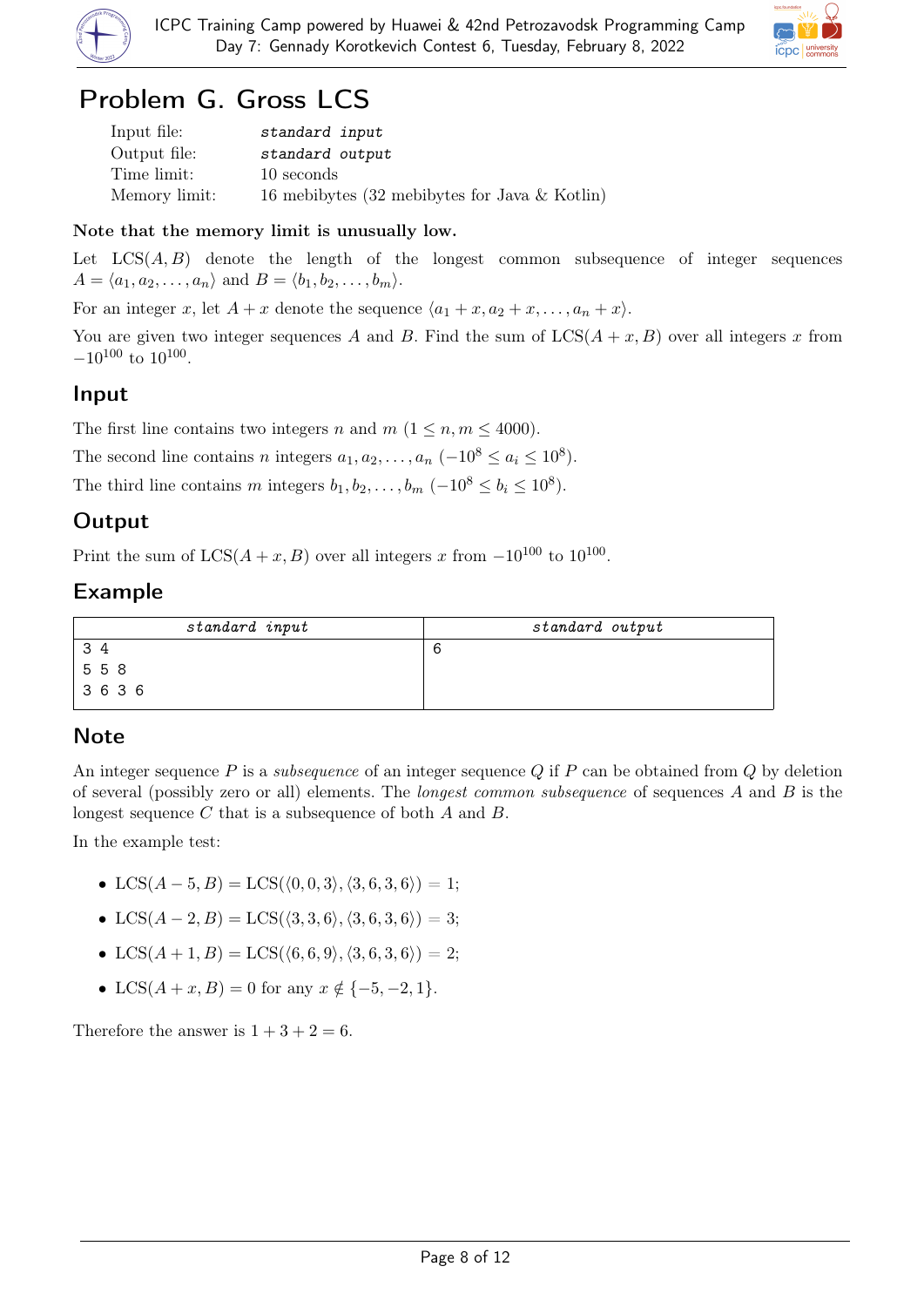



# Problem H. Hundred Thousand Points

| Input file:   | standard input  |
|---------------|-----------------|
| Output file:  | standard output |
| Time limit:   | 10 seconds      |
| Memory limit: | 512 mebibytes   |

You have placed *n* points on a plane at coordinates  $(1,0),(2,0),\ldots,(n,0)$ .

Informally, for each i, you draw an angle of  $a_i$  degrees from vertex  $(i, 0)$  in a direction chosen uniformly at random and independently from other angles.

Formally, for each i, a real variable  $\alpha_i \in [0, 360)$  is chosen uniformly at random, and the angle is formed by two rays drawn from the point  $(i, 0)$  at polar angles of  $\alpha_i$  and  $\alpha_i + a_i$  degrees. The *interior* of the angle consists of all points located at polar angles strictly between  $\alpha_i$  and  $\alpha_i + a_i$  degrees from the point  $(i, 0)$ .

Two angles are considered intersecting if there exists a point belonging to the interiors of both angles.

Find the probability that no two angles intersect, modulo  $998\,244\,353$  (see the Output section for details).

## Input

The first line contains a single integer  $n (2 \le n \le 10^5)$ .

The second line contains n integers  $a_1, a_2, \ldots, a_n$   $(1 \le a_i \le 179)$ .

## **Output**

Print the probability that no two angles intersect, modulo 998 244 353.

Formally, let  $M = 998\,244\,353$ . It can be shown that the required probability can be expressed as an irreducible fraction  $\frac{p}{q}$ , where p and q are integers and  $q \not\equiv 0 \pmod{M}$ . Print the integer equal to  $p \cdot q^{-1}$  mod M. In other words, print such an integer x that  $0 \leq x < M$  and  $x \cdot q \equiv p \pmod{M}$ .

## Examples

| standard input | standard output |
|----------------|-----------------|
| $\overline{2}$ | 686292993       |
| 90 90          |                 |
| 3              | 982646785       |
| 90 90 90       |                 |
| 3              | 795861094       |
| 120 30 60      |                 |

## **Note**

In the first example test, the actual probability is  $\frac{5}{16}$ . In the second example test, the actual probability is  $\frac{1}{64}$ . In the third example test, the actual probability is  $\frac{347}{5184}$ .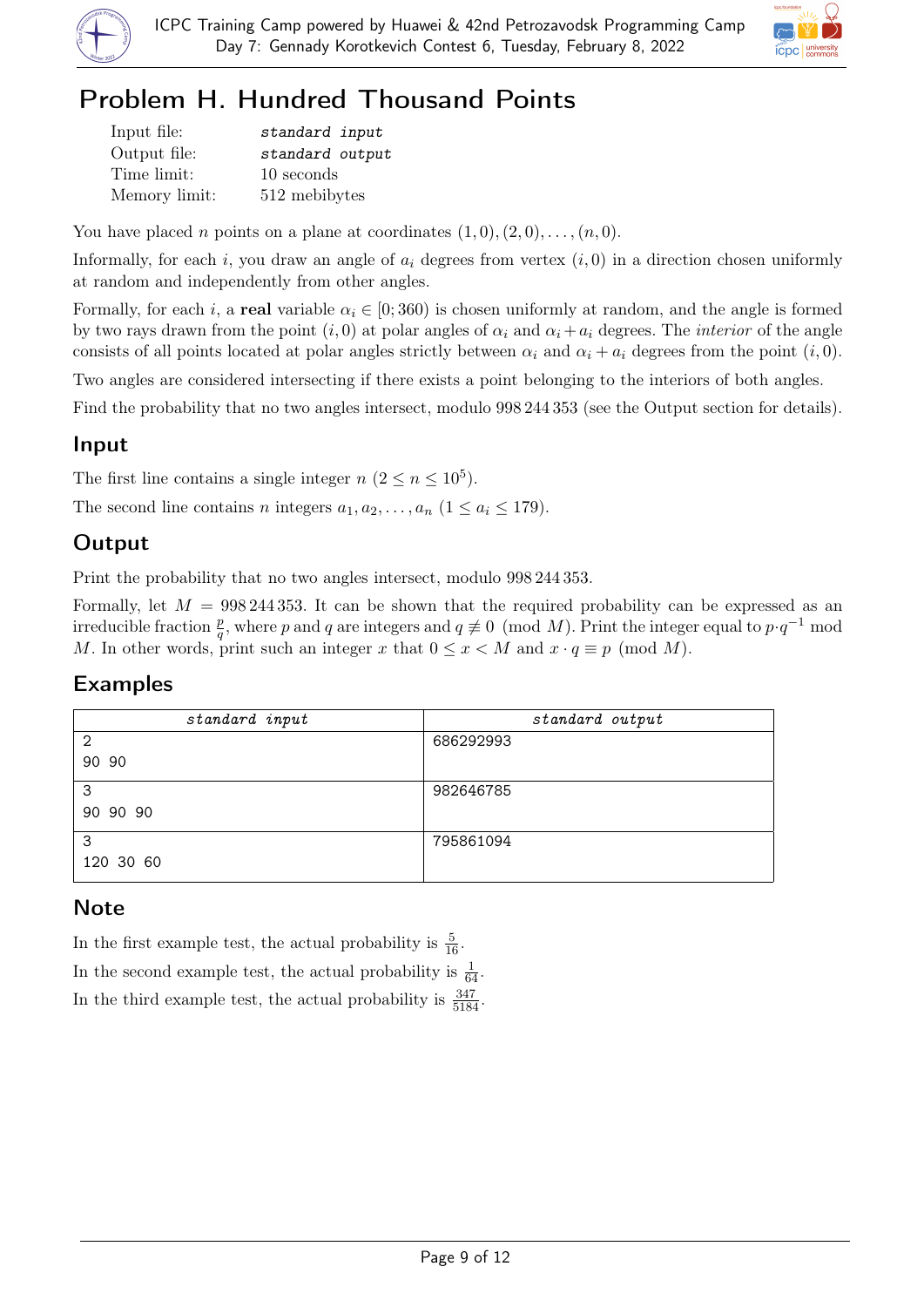



# Problem I. Implemented Incorrectly

| Input file:   | standard input  |
|---------------|-----------------|
| Output file:  | standard output |
| Time limit:   | 2 seconds       |
| Memory limit: | 512 mebibytes   |

Consider the following problem:

• You are given a permutation  $A = \langle a_1, a_2, \ldots, a_n \rangle$  containing each integer from 1 to n exactly once. Find its only cyclic shift that starts with 1.

Consider the following algorithm to solve it:

- Input:  $A = \langle a_1, a_2, \ldots, a_n \rangle$ .
- For each  $i = 2, 3, \ldots, n$ :

if  $a_i < a_1$ :

rotate A to move  $a_i$  to the front; that is, set  $A \leftarrow \langle a_i, a_{i+1}, \ldots, a_n, a_1, a_2, \ldots, a_{i-1} \rangle$ .

• Output:  $A = \langle a_1, a_2, \ldots, a_n \rangle$ .

You are given a single integer n. Find the number of permutations on which the described algorithm solves the problem incorrectly.

## Input

The only line contains a single integer  $n (1 \le n \le 42)$ .

## Output

Print the number of permutations on which the described algorithm works incorrectly.

## Examples

| standard input | standard output |
|----------------|-----------------|
|                |                 |
|                | 1023            |

## **Note**

In the first example test case, for  $n = 3$ , the only permutation resulting in an incorrect output is  $\langle 3, 2, 1 \rangle$ . The algorithm returns  $\langle 2, 1, 3 \rangle$ , while the correct answer is  $\langle 1, 3, 2 \rangle$ .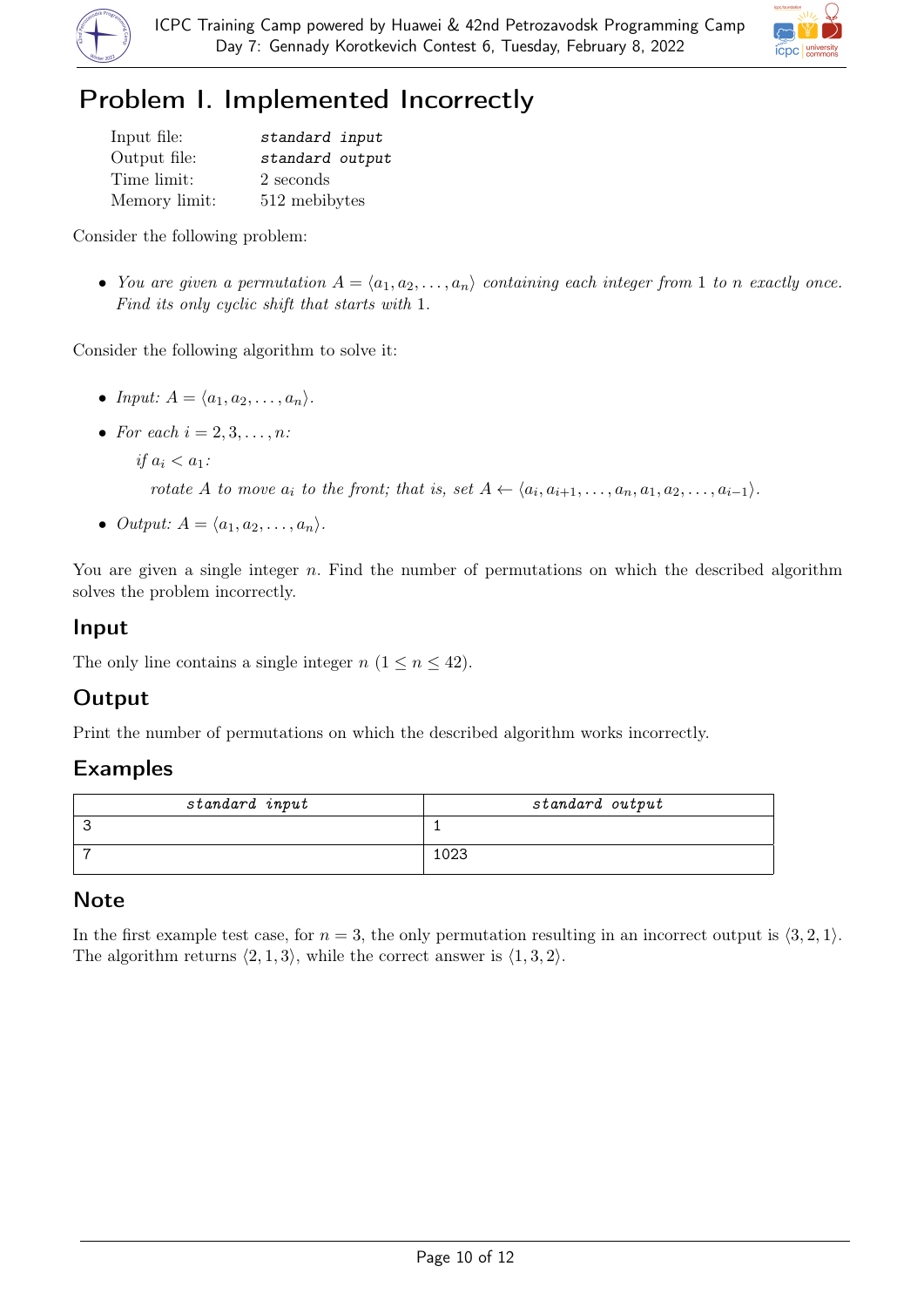



# Problem J. Junk or Joy

| Input file:   | standard input  |
|---------------|-----------------|
| Output file:  | standard output |
| Time limit:   | 2 seconds       |
| Memory limit: | 512 mebibytes   |

You are given a positive integer k. Find the number of tuples of positive integers  $(n, p, m)$  such that  $n^2 - k \cdot p^m = 1$  and p is a prime number, or report that an infinite number of such tuples exists.

## Input

Each test contains multiple test cases. The first line contains the number of test cases  $t$  ( $1 \le t \le 100$ ). Description of the test cases follows.

The only line of each test case contains a single integer  $k$   $(1 \leq k \leq 10^9)$ .

## **Output**

For each test case, print the number of positive integer tuples  $(n, p, m)$  such that  $n^2 - k \cdot p^m = 1$  and p is a prime, or −1 if there's an infinite number of them.

## Example

| standard input | standard output |
|----------------|-----------------|
|                |                 |
| ∽              |                 |
| ററ             |                 |
|                |                 |

## Note

In the first example test case, for  $k = 5$ , the only possible tuples are  $(4, 3, 1)$ ,  $(6, 7, 1)$ , and  $(9, 2, 4)$ . In the second example test case, for  $k = 22$ , no possible tuples exist.